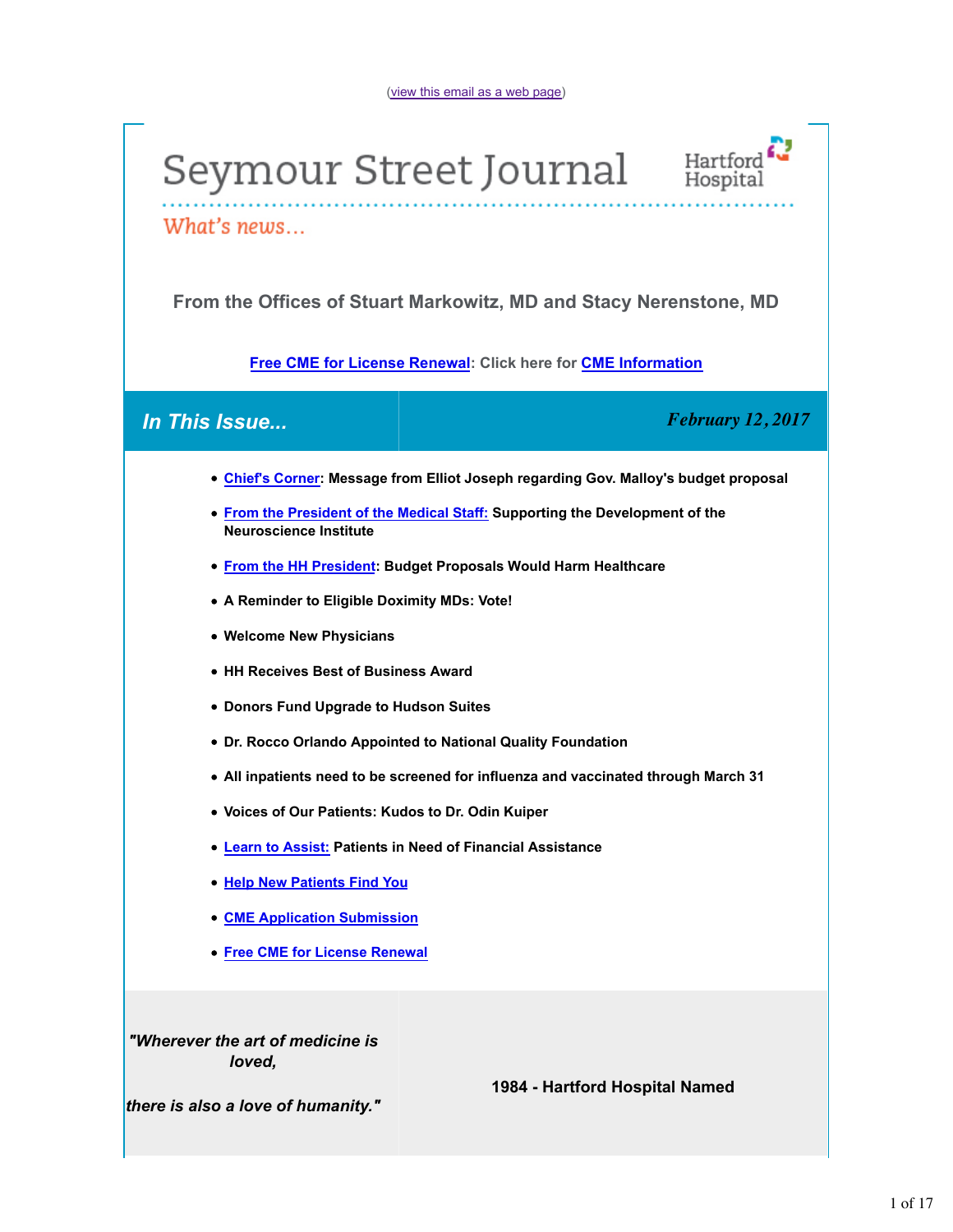**First Blue Cross Heart Transplant**

**Center of Excellence in New England**

**- Hippocrates**

*Follow Hartford Hospital on facebook, youtube and twitter*

# *Chief's Corner*

*- Dr. Jack Greene, Hartford HealthCare Regional Vice President of Medical Affairs for the Hartford Region and Hartford Hospital*

#### **Just Ask Us!**

We have put in place a dedicated email box for the medical staff, called "Ask Jack." The emails will be picked up each day, and I will be responsible for making sure that you receive feedback. Send your concerns to *askjack@hhchealth.org*.

In addition, there is a dedicated email box to ask questions of **Dr. Stu Markowitz**. Send your questions or comments to *StuandYou@hhchealth.org*, and you'll get a response from Stu within 10 days.

### **Message from Elliot Joseph regarding Gov. Malloy's budget proposal**

Gov. Dannel Malloy's budget plan includes new tax proposals that would significantly impact Hartford HealthCare:

- The elimination of hospitals' property tax exemption
- The use of Medicaid funds to provide property tax payments

At Hartford HealthCare, we share concern over the fiscal issues facing our state and municipalities and particularly the challenges of our most poor and vulnerable residents, whom we have the privilege of serving.

Even before this proposal was made public, Hartford HealthCare, the state's third-largest employer, pays an effective tax rate of nearly 60 percent. This is far higher than the corporate tax rate on for-profit businesses of 7.5 percent.

The governor's proposal would add more than \$52 million of new cost every year to Hartford HealthCare alone, on top of the existing taxes we pay. In addition to being patently unfair, this will raise the cost of healthcare for all our state's residents and businesses.

Twice before, the state has promised us adequate funding for Medicaid services through the federal hospital tax program. Both times, that promise was broken.

We are morally opposed to the use of federal funds meant to be used for the poor to instead balance the budgets of the state's cities and towns. We oppose this proposal, and look forward to working with legislators, businesses, municipal leaders, Medicaid advocates and the executive branch to find a better path forward.

In the coming weeks and months, we will be counting on your advocacy, as you have generously provided in the past. We will post this message on HHC Connect for all our staff. Please share as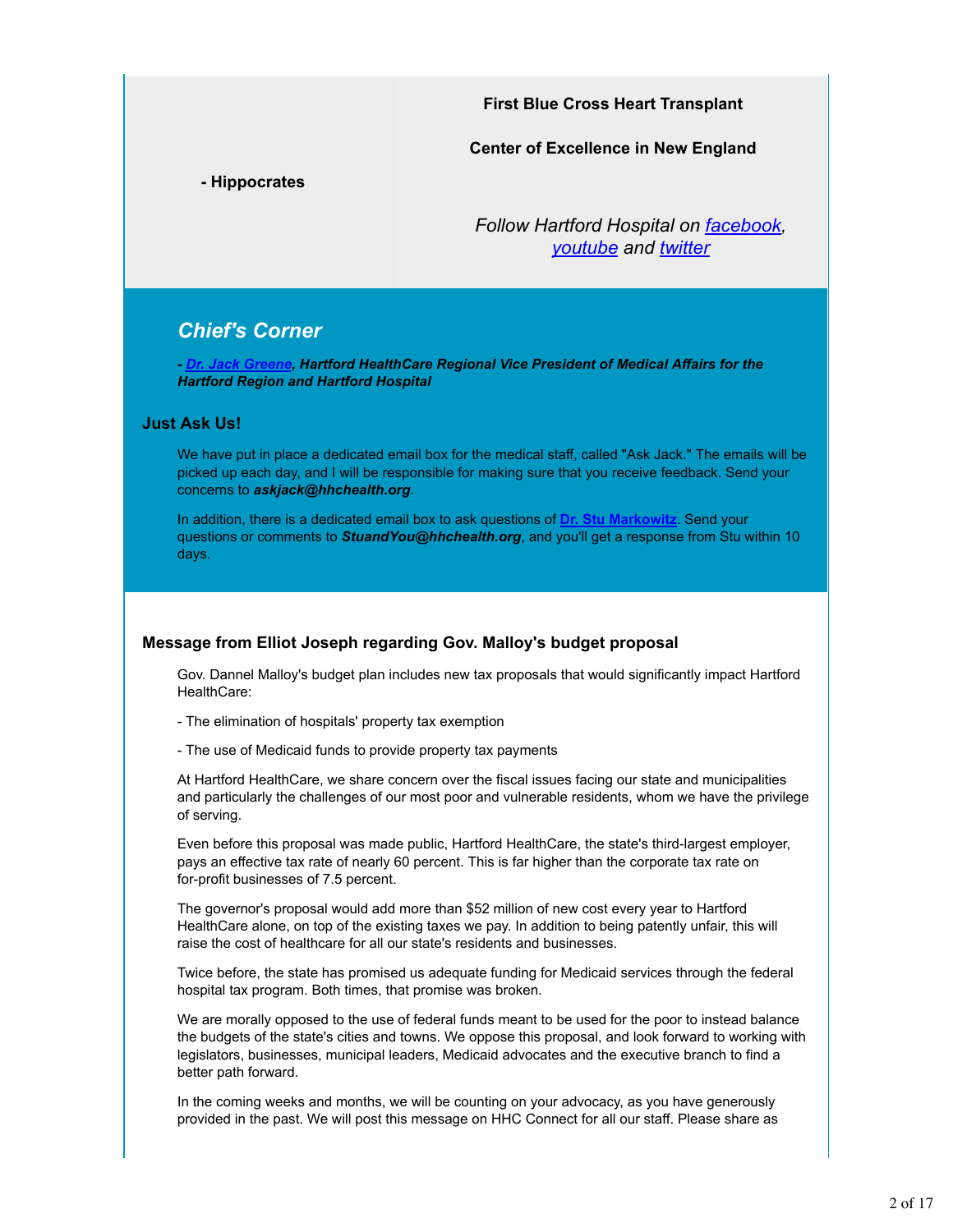appropriate. Sincerely, Elliot

# **How to Change Patient Class From "obs to admit"**

#### *Dr. Stephen Upham*

We are having a problem with attending physicians not knowing how to change level of care orders. An example is a patient placed on Observation, who is found to have a serious illness requiring acute level care, and needs to be upgraded to Inpatient. Failure to change the level of care order to Inpatient can result in significant financial harm to the patient and to Hartford Hospital.

The same is true for patients who are admitted as Inpatients, but are later found to not qualify for Inpatient, and need to be changed to Observation, Outpatient, or Extended Postoperative Care. The attending is 100% responsible for the level of care order, even if he/she chooses to have others enter the order. Ergo, all attending physicians need to know how to change the level of care order.

The case coordinators are a good source of information on the correct level of care to order. If you disagree with them, or if you have more complex questions about level of care, please call Dr. Stephen Upham at ext. 2-3498, or cell 860-751-9893.

# *From the President of the Medical Staff*

*- Dr. Stacy Nerenstone*, *President of the Hartford Hospital Medical Staff*

# **Supporting the Development of the Neuroscience Institute**

I'd like to take this opportunity to personally thank all of the physicians who attended the 26th Annual Black & Red Gala last weekend. With your support, we raised \$1 million for our developing Neuroscience Institute, which will fund innovation and the state-of-the art services and support our outstanding staff. We are also grateful for the significant contributions of the event chair, Pia Rosenberg Toro, and her committee.

In addition to the money raised, we received two truly transformational donations that will help us build an institute that provides the best possible care for the full spectrum of neurological diseases. These gifts come to us because of our commitment to our patients in delivering the highest level of complex, comprehensive care.

The family of David Chase, a well-known philanthropist and leader, gave a gift to our Movement Disorders Center, which will become the David and Rhoda Chase Family Movement Disorders Center.

Our other gift comes from Ramani and Louise Ayer, visionary leaders who recognize the expertise and commitment of our clinicians and leadership. Ramani's work with Hartford Hospital and Hartford HealthCare spans decades as a former hospital board chair and as a founding member of Hartford HealthCare Board. Through Ramani and Louise's gift, our Neurosciences programs will become the Ayer Neuroscience Institute.

This financial support will help Hartford Hospital continue in its development into a destination for innovative and complex care, delivered by compassionate, talented experts.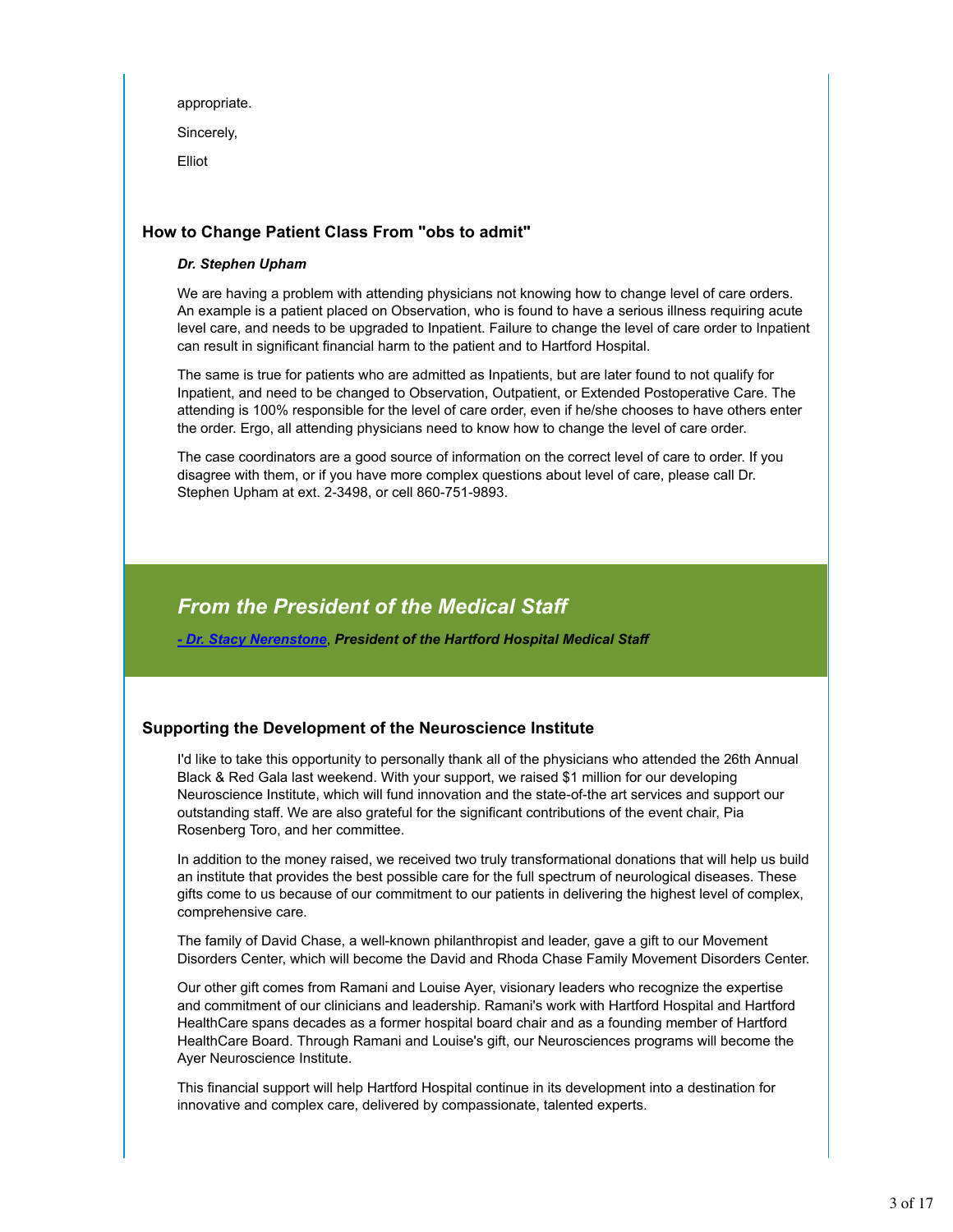We are very grateful.

# *From the Hospital President*

*Dr. Stu Markowitz*, *Senior VP, HHC, and Hartford Region President*

### **Budget Proposals Would Harm Healthcare**

Once again, hospitals in Connecticut are facing potential cuts through new tax proposals in Gov. Dannel Malloy's budget plan, which calls for eliminating hospitals' property tax exemption and using Medicaid funds for property tax payments.

This plan would add more than \$52 million in costs to Hartford HealthCare in addition to taxes we already pay, resulting in higher healthcare costs to our patients and to other employers in the state who help fund employees' health benefits.

The governor's proposal hurts patients by misdirecting Medicaid funds to balance municipal budgets instead of using the funds as they should be used: to pay for the care of those who rely on Medicaid.

We believe this is a bad proposal that hurts the most vulnerable members of our community and fails to address the state's serious budget issues. In addition, this policy would be imposed before we know what changes will be implemented in federal healthcare policy.

Hartford Hospital, as part of Hartford HealthCare will work with all parties, including elected officials, healthcare advocates, businesses, other not-for-profit organizations and our state hospital association to find a better path forward.

Very soon we will be asking for your support in reaching out to your legislators and expressing your concerns. You will be hearing more from us very soon along with informational talking points to use in your communications and discussions. Your support and outreach are critical to our mutual success.

Thank you in advance.

# *Top News*

### **A Reminder to Eligible Doximity MDs: Vote!**

Late last year, board-certified HHC physicians were asked to claim their free profiles on Doximity (doximity.com) so that they can vote in a survey used to create U.S. News & World Report's "Best Hospitals" rankings.

This is just a reminder to Doximity members who receive the email invitation or the voting prompt on log-in from Doximity: Please vote. Doximity is expected to notify eligible members soon.

As a reminder, U.S. News ranks the following specialties: Cancer, Cardiology-CT Surgery, Diabetes-Endocrinology, ENT, Gastroenterology-GI Surgery, Geriatrics, Gynecology, Nephrology, Neurology-Neurosurgery, Ophthalmology, Orthopedics, Psychiatry, Pulmonary, Rehabilitation, Rheumatology and Urology.

The Doximity survey is part of the reputation score calculation that accounts for nearly 30 percent of the total score in the "Best Hospitals" list.

In the disciplines of ophthalmology, psychiatry, rehabilitation and rheumatology, reputation is 100% of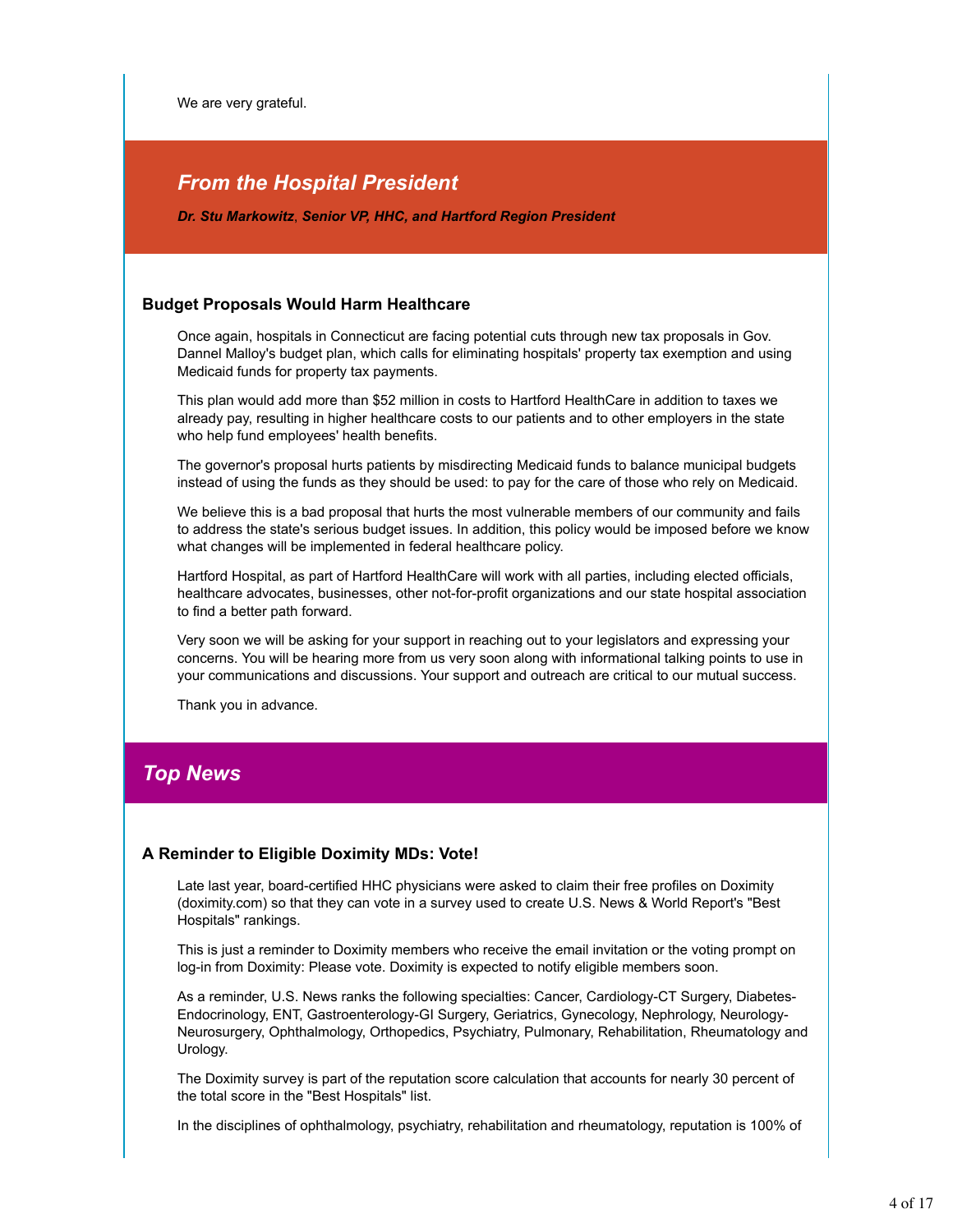#### the ranking score.

There also is a non-Doximity-member physician survey, although it is a much smaller sample. (Nonetheless, some of our physicians may be asked to vote, so office staffs should be aware of this possible mailing.)

This is no empty gesture. It touches on our ability to reach potential patients who need our extraordinary care. Increasingly, we see consumers shopping for healthcare services and we find that younger patients are less likely than their parents to be loyal to a given provider or health system. These rankings have become a guide for consumers. Let's guide them to Hartford HealthCare.

#### **Welcome New Physicians**

**Dr. Robert Belniak**, Orthopedics https://hartfordhospital.org/RobertBelniak

- **Dr. Eugene Cho,** Emergency Medicine https://hartfordhospital.org/EugeneCho
- **Dr. Abigail Chua**, Neurology https://hartfordhospital.org/AbigailChua
- **Dr. Damian Dos Santos**, Pediatrics https://hartfordhospital.org/DamianDosSantos
- **Dr. Vipul Dua**, Orthopedics https://hartfordhospital.org/VipulDua
- **Dr. Wael El Mallah**, Cardiology https://hartfordhospital.org/WaelElMallah
- **Dr. Sean Esmende**, Orthopedics https://hartfordhospital.org/SeanEsmende
- **Dr. Elizabeth Foley**, Emergency Medicine https://hartfordhospital.org/ElizabethFoley
- **Dr. Sarah Hilding**, Family Practice https://hartfordhospital.org/SarahHilding
- **Dr. Marinela Ingilizova,** Internal Medicine https://hartfordhospital.org/MarinelaIngilizova
- **Dr. Elenita Kanin,** Cardiology https://hartfordhospital.org/ElenitaKanin
- **Dr. Robert Keder,** Pediatrics https://hartfordhospital.org/RobertKeder
- **Dr. Yong Kwon**, Transplantation Surgery https://hartfordhospital.org/YongKwon
- **Dr. Paula Lucuara Revelo**, Pediatrics https://hartfordhospital.org/PaulaLucuaraRevelo
- **Dr. Carrie Lukens**, Psychology https://hartfordhospital.org/CarrieLukens
- **Dr. John Magaldi,** Rheumatology https://hartfordhospital.org/JohnMagaldi
- **Dr. Brinda Muthuswamy,** Cardiology https://hartfordhospital.org/BrindaMuthuswamy
- **Dr. Ognjenka Nadazdin-Boskovic,** Internal Medicine https://hartfordhospital.org/OgnjenkaBoskovic
- **Dr. Neil Parikh**, Gastroenterology https://hartfordhospital.org/NeilParikh
- **Dr. Ashli Pellegrino**, Psychiatry https://hartfordhospital.org/AshliPellegrino
- **Dr. Margaret Rush**, Family Practice https://hartfordhospital.org/MargaretRush
- **Dr. Richard Scarlett,** Orthopedics https://hartfordhospital.org/RichardScarlett
- **Dr. Tejal Shah**, Hospital Medicine https://hartfordhospital.org/TejalShah
- **Dr. Samira Solomon**, Psychiatry https://hartfordhospital.org/SamiraSolomon
- **Dr. Peter Sugerman**, Psychiatry https://hartfordhospital.org/PeterSugerman
- **Dr. Nissi Suppogu**, Cardiology https://hartfordhospital.org/NissiSuppogu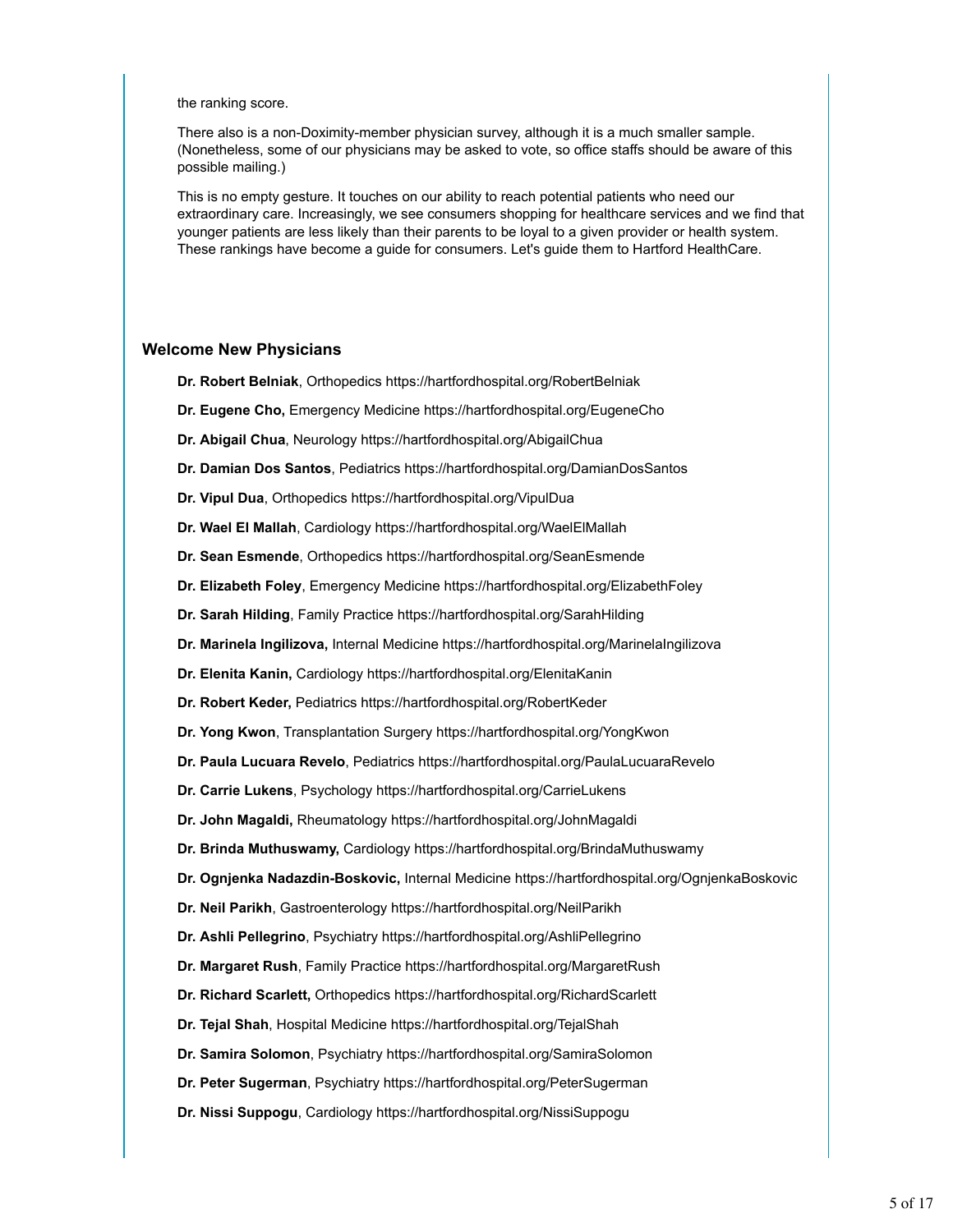**Dr. Irena Vaitkeviciute**, Anesthesiology https://hartfordhospital.org/IrenaVaitkeviciute

**Dr. Anu Vellanki,** Cardiology https://hartfordhospital.org/AnuVellanki

**Dr. Henry Ward**, Cardiology https://hartfordhospital.org/HenryWard

**Dr. Jennifer Wilner**, Pediatrics https://hartfordhospital.org/JenniferWilner

**Dr. John Wysocki,** Gastroenterology https://hartfordhospital.org/JohnWysocki

**Dr. Peter Yu**, Hematology/Oncology https://hartfordhospital.org/PeterYu

### **HH Receives Best of Business Award**

Hartford Hospital has been named a 2016 Best of Business Award winner in the Hospital/Medical category by the Hartford Business Journal (HBJ). In an online poll, almost 1,000 HBJ readers selected the cream of the crop in 79 business categories.

According to HBJ, the winners stand out for their professionalism and commitment to customer service."We're honored to receive this special recognition," said Stuart Markowitz, MD, president of Hartford Hospital and senior vice president of Hartford HealthCare. "What's even more special is this honor came from people right in our local communities. This award is a testament to our skilled staff who works hard each and every day to provide the highest level of care to our patients and their families. I extend my sincere gratitude to them and to everyone in our community for placing their trust in Hartford Hospital."

# **Donors Fund Upgrade to Hudson Suites**

The Holiday Appeal to donors in December has raised \$35,570 to date, and will be used to update amenities at the Hudson Suites at the Education and Resource Center. Adding to that will be a generous gift from a grateful family who experienced the Hudson Suites during their time here.

The former dormitory rooms for the Hartford Hospital School of Nursing have not been modernized in years, and this appeal will help us provide the families of our patients with a comforting respite during a difficult time in their lives.

As more than 6,000 patients a year are transferred to Hartford Hospital from other hospitals, the Hudson Suites plays an important role in the care of our out-of-town patients and their families, offering overnight and short-term stays at modest cost.

**All inpatients need to be screened for influenza and vaccinated through March 31.**

*Excellence*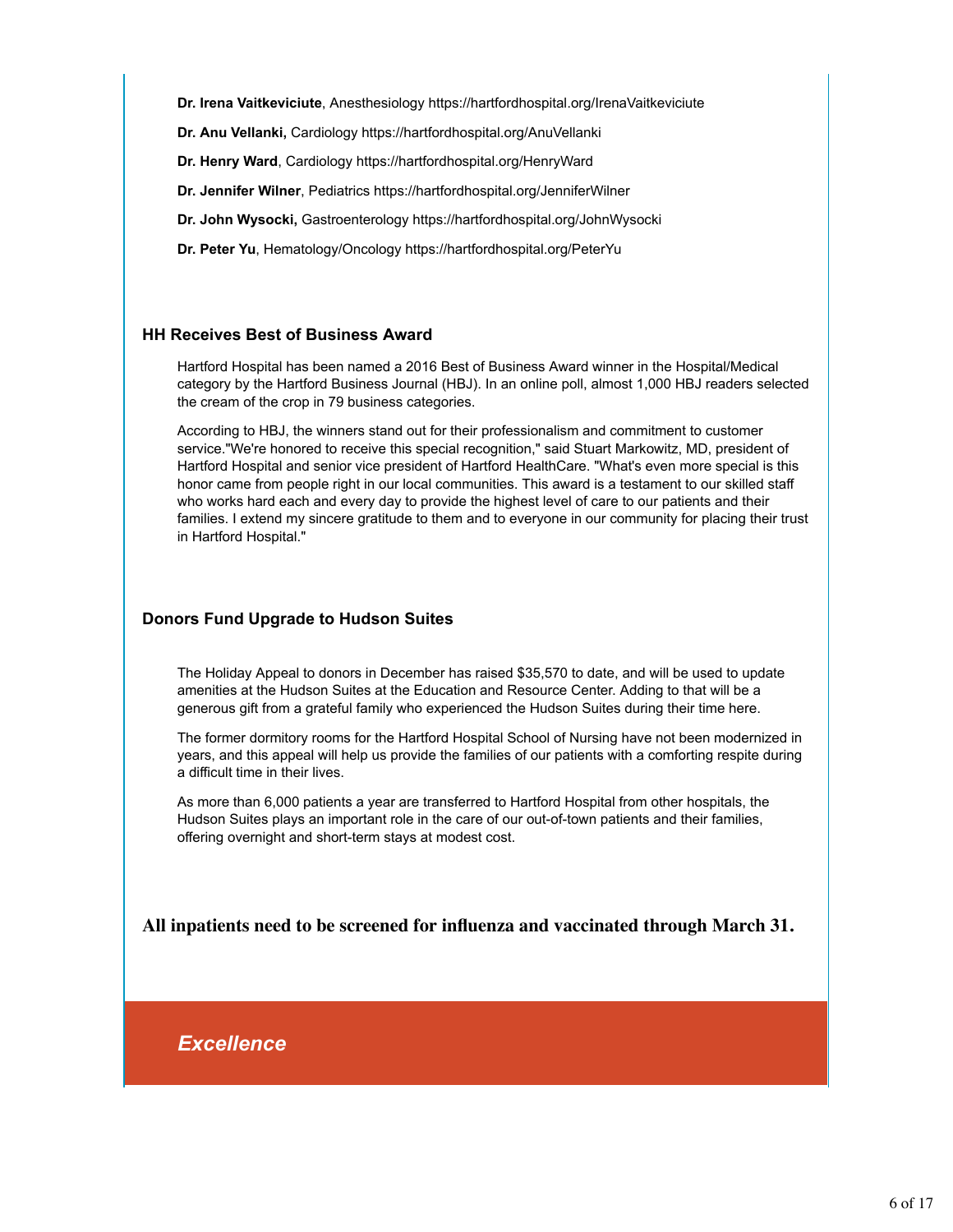### **Dr. Rocco Orlando Appointed to National Quality Foundation**

**Dr. Rocco Orlando III,** senior vice president and chief medical officer, was appointed to the National Quality Foundation (NQF) Standing Committee for Infectious Diseases. The NQF develops and publishes national metrics for quality and safety.

Dr. Orlando was asked to join this committee because of his background in critical care and the management of sepsis.

### **Flu cases seen as 'widespread' in Connecticut**

"The mainstay of flu prevention remains vaccination," said **Dr. Jack Ross,** chief of infectious disease at Hartford Hospital, a facility in the Hartford HealthCare system. http://www.centralctcommunications.com/newbritainherald/article\_11e88868-d93a-11e6 aa6f-17927593e27e.html

# *Research and Academics*

# **Clinical Trials Being Offered at HHC**

Research is a critical aspect of our being the destination for innovative and complex care.

Through our membership in the Memorial Sloan Kettering Cancer Alliance, Hartford HealthCare is now offering more than 20 clinical trials to our patients, giving them access to innovative new treatments right here at home.

Our Neuroscience Center also is offering a number of clinical trials in our overall efforts to improve patient outcomes.

# *Accepting New Patients? We Can Help*

### **Help New Patients Find You**

Hartford HealthCare offers physicians a free powerful tool to help reach potential patients. The system-wide "Find A Doctor" search feature on our website helps potential patients connect with appropriate physicians when they need care.

Patients' searches lead to doctors' online profiles, which are based on information physicians provide to the Medical Staff Office. Details on education, specialty, office locations, languages spoken, biography and any promotional videos are displayed, helping patients make vitally important decisions in choosing a physician.

The HHC Planning and Marketing team is committed to making sure this online information is correct. Please spend a few moments reviewing your profile at HartfordHealthCare.org/verify. Click the "Physician Feedback Form" on the right hand side of your profile to submit changes.

You will need your NPI number to verify your identity. The "Accepting New Patients" filter is set as the default to help patients connect with physicians who are taking new patients. If you are no longer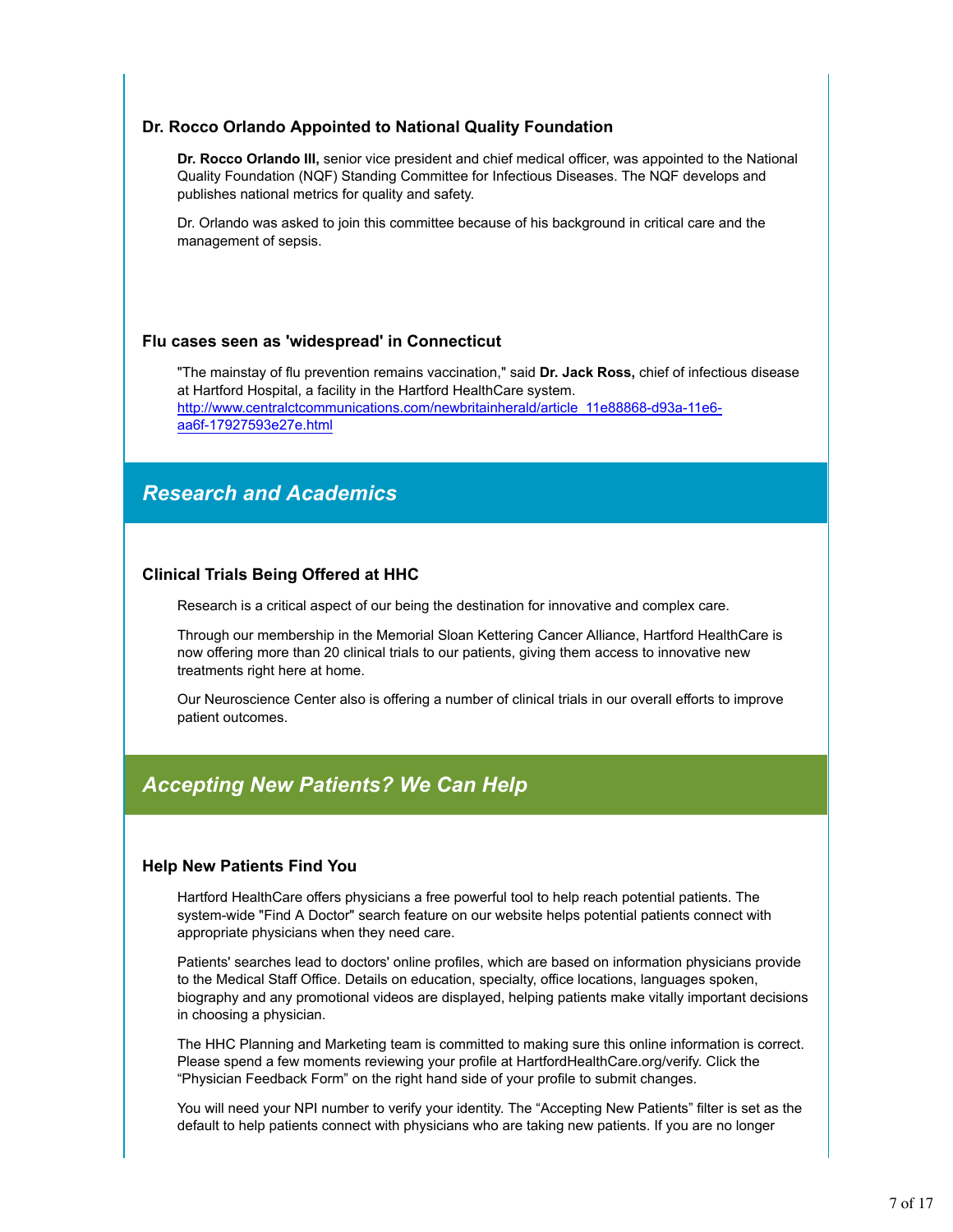accepting new patients, please let us know. Changes to your profile will be made within three business days.

# *Operational Update*

### **Patients in Need of Financial Assistance**

Do you know a patient who is in need of financial assistance?

Hartford HealthCare can provide help to patients in need. Learn more about the program and how to assist patients on HHC Connect: **https://intranet.hartfordhealthcare.org/inside-hhc/patientsupport**

### **Remind a Colleague: Wash In, Wash Out**

All health care workers and patients should feel comfortable reminding any other health care worker to sanitize regardless of their role. This should always be done in a courteous and constructive manner. All health care workers should respond courteously and gratefully when reminded.

If you remind another health care worker to sanitize, and he or she responds with irritation or hostility, please notify their department chief, **Dr. Jack Greene** or **Dr. Jack Ross**, who will communicate with them to prevent recurrences.

# *Improving Doctor-to-Doctor Communication: TigerText*

# **A Free Tool To Help You**

We all want to do what is best for our patients. Problems in communication between hospital providers, consultants, and community providers has been identified as a major source of dissatisfaction for both patients and physicians. And it can lead to gaps in patient care.

Hartford Hospital has invested in a tool to help providers improve communication. It is a HIPAA compliant texting service called TigerText,and we are offering it to the medical staff at no charge.

TigerText allows a provider to send brief text messages, with patient identifiers, to another provider on the system. Examples of texts include quick reports of a procedure, notification of discharge, questions about medications, etc. There is an option to alert people if you are on vacation, and the notices that are sent are marked as read when they are opened by the recipient.

We are anxious for all of our Medical Staff to enroll in this free application. It is VERY easy to use, even for those of us who have problems with new technology. We urge everyone to register and get on this useful and HIPAA compliant system today-it will make your job easier and improve patient safety.

- Here is a TigerText Request form with directions on how to get TigerText:. *You can download the form here*
- For further help with this, feel free to contact **John.Rogalsky@hhchealth.org** (860-972-3207).
- Any problems not resolved by the TigerText Help line can be referred to **Dr. Marc Palter** at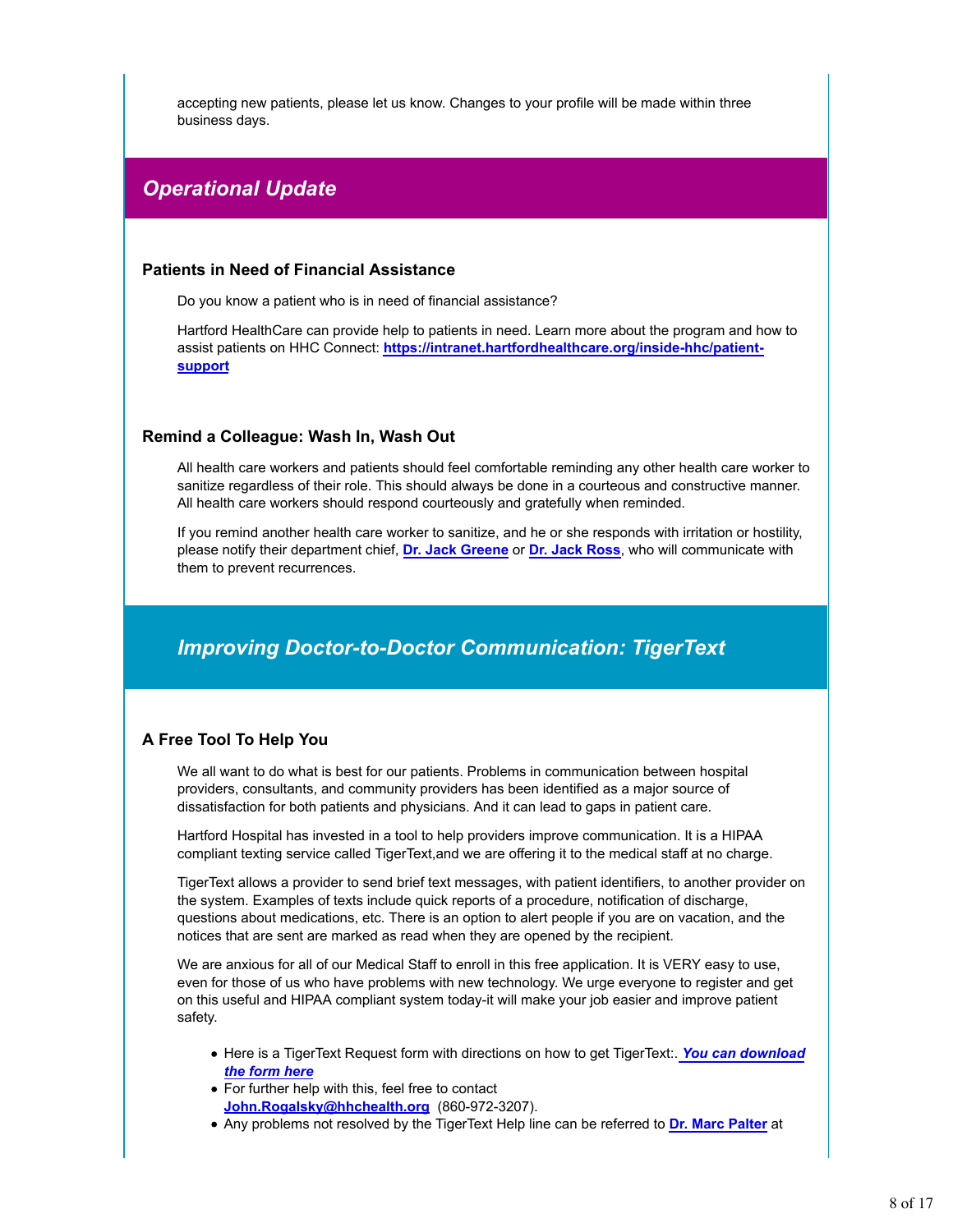### **Marc.Palter@hhchealth.org**.

#### **TigerText Support**

For Hartford Hospital users, TigerText support can be obtained by calling the Hartford HealthCare help desk at 860-545-5699 and choosing option #6; or by calling TigerText Pro support directly at 650- 564-4722.

For issues related to password recovery, a helpdesk call is required and will be routed to the Mobility team.

# *Hartford Hospital Media Coverage*

# **Seeking Physician Writers on Women's Health Topics for Our Patient Health News Hub**

The HHC Planning and Marketing Department is developing a women's health newsletter, which will be featured on the new "Health Newshub." They are seeking physician volunteers to write and answer FAQs regarding women's health issues.

Called "What you need to know about...", the monthly newsletter will cover a variety of topics. We are looking for physician experts to contribute short explanations on topics such as: diabetes; menopause; family planning; uterine fibroids; heavy or painful menstrual periods; depression; uterine or ovarian cancer; osteoarthritis; high blood pressure; Fibromyalgia; chronic fatigue; neck, back and shoulder pain; exercise; weight loss; and naturopathic remedies.

We can provide editing services to content expert writers. Physician writers and their practices will be named and highlighted in the newsletter.

If you are interested in participating, either on a one-time or ongoing basis, please contact Christine LaSala at Christine.lasala@hhchealth.org.

**The following links provide access to download the Bone and Joint Institute Launch TV spots.**

MOV: https://files.adamsknight.com/\_7RIFvEdKUYvZxR

MP4: https://files.adamsknight.com/\_0IIfiDG\_UYsZHR

### **Media Coverage Wrap-Up**

**Dr**. **Joseph Garner** on NBC CT/Norovirus: *https://youtu.be/OEXrVX0um9I*

**Dr. Heather Swales** on WTNH, Ch. 8/Women's Heart Study: *https://youtu.be/KBsJ\_9H9oTQ*

**Laurie St. John** on FOX CT/Norovirus: *https://youtu.be/NxZkknE5Ak4*

**Dr. Aaron Shafer** appeared on FOX 61 to discuss the findings of a study that revealed that more than half of the women diagnosed with cervical cancer did not receive treatment considered to be standard of care. *https://youtu.be/88M0xhoBy2A*

**Dr. Joseph Garner** on NBC CT/Norovirus *https://youtu.be/OEXrVX0um9I*

**Laurie St. John** on FOX CT/Norovirus *https://youtu.be/NxZkknE5Ak4*

**Dr. Jack Ross**: Hartford Courant: Flu Season Progressing, Peak To Come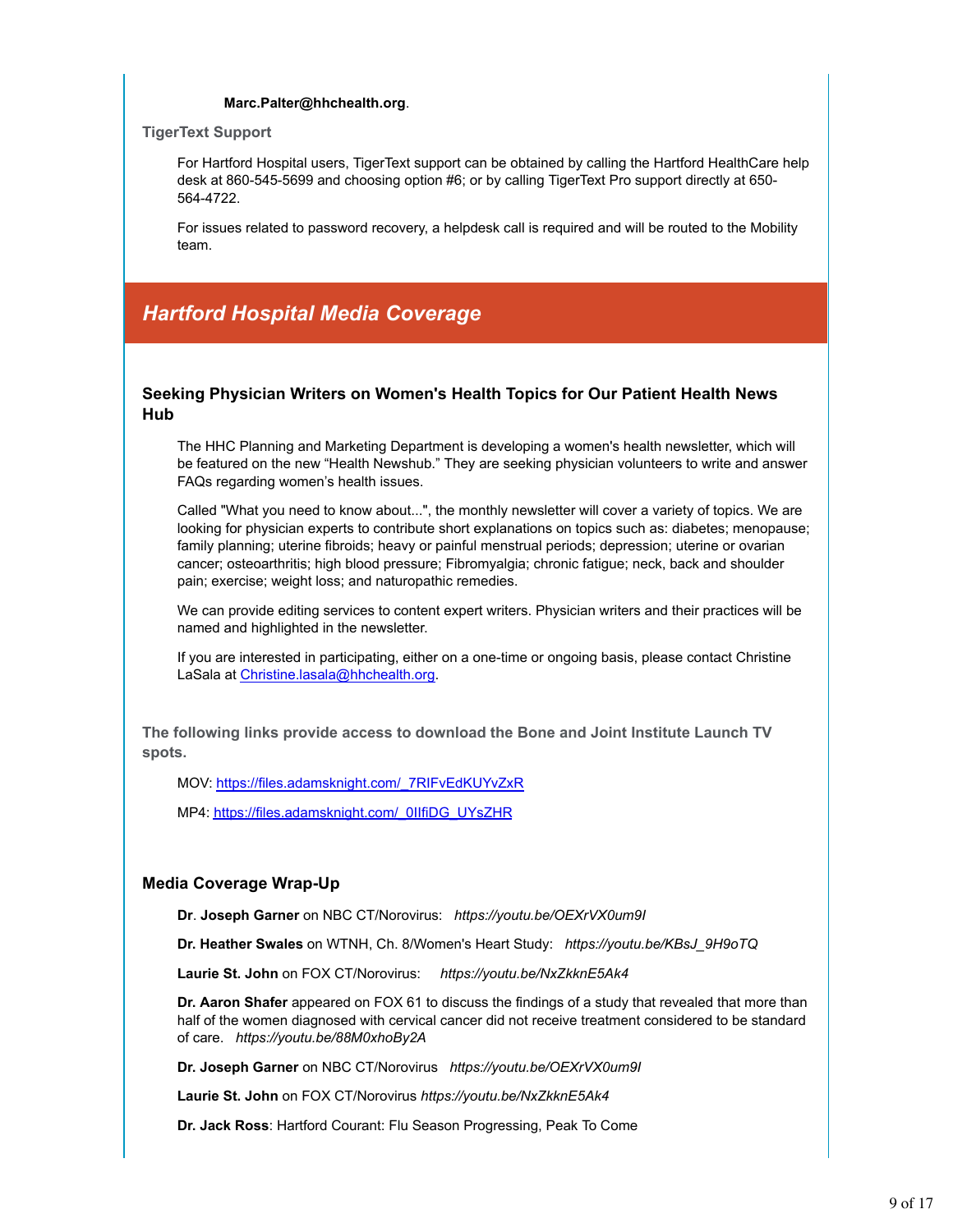# **Connect to Healthier on NBC-CT**

HHC's two-minute "Connect to Healthier" segment airs each Sunday at 9:20 a.m. and it's posted fresh each Monday on HHC Connect, our Intranet.

#### *TAVR*

This segment focused on TAVR, and the first time doctors at HH utilized a new approach through the carotid artery. https://youtu.be/GtzteutnfUI

#### *The Gift of Life*

They are called "Good Samaritan" donors-organ donors who are unrelated to the recipient, and they are life savers. There is an extensive screening process to ensure all potential donors are medically and psychologically suitable. This is one woman's story. https://www.dropbox.com/s/wbmyjt4ciu8evnf /122416%20CTH%20Transplant%20Gift.mov?dl=0

#### *Resident Wish Come True*

This is about making a lifelong dream come true, more than a New Year's Resolution. HHC Senior Services teamed up with a local recording studio to grant a wish for one of their residents who always wanted to make a record. https://hartfordhealthcare.org/locations-partners/hartford-healthcare-seniorservices

#### *Pain Treatment Center*

Debilitating pain can affect every aspect of someone's life. One woman was nearing the end of her rope when she discovered the Hartford Hospital Pain Treatment Center.

http://media.hartfordhealthcare.org:80/ermweb/player?id=eh6CkUyG

https://www.dropbox.com/s/e9nulcag768usi7/120416%20CTH%20PAIN%20TREATMENT.mov?dl=0

#### *Hartford Hospital Pain Treatment Center*

https://youtu.be/3inFYqT4UMM

### *Recap of the Bone & Joint ribbon cutting*

https://youtu.be/S3POcBVx4WM

#### *Holiday eating and eating disorders*

https://youtu.be/eZ\_GpjF9QrM

#### *Helping Adult Caregivers*

Being a caregiver can be tough, but newer programs like Movies & More are helping adult caregivers connect with their aging parents. https://youtu.be/rlwCACcLuRQ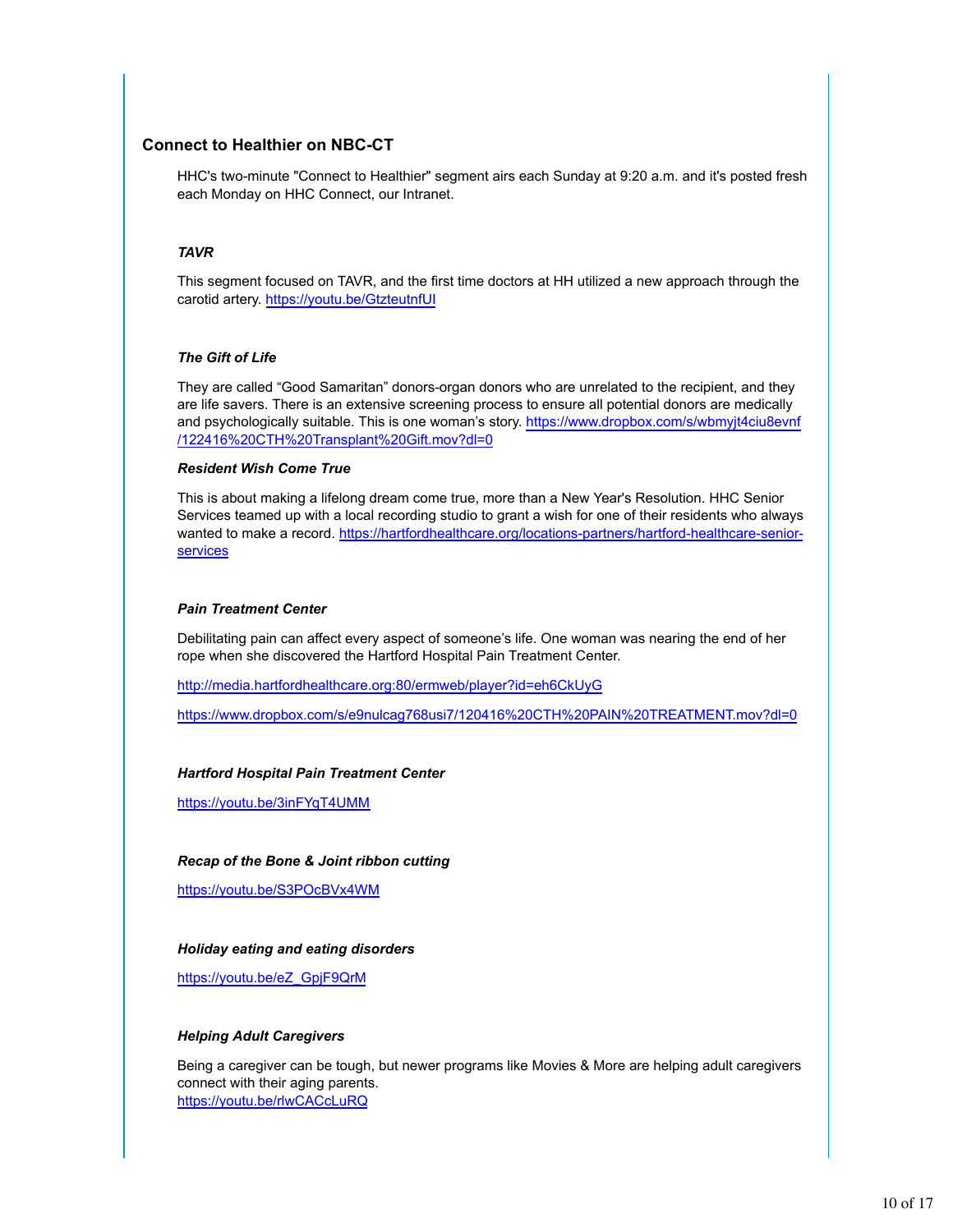#### *New Technology to Treat Sleep Apnea*

Jaime Fernando Ortiz couldn't stand his CPAP machine and was one of the first in the state to use a new technology to treat sleep apnea. Hypoglossal nerve stimulation or INSPIRE. https://youtu.be /2xOdLfI1VH8

#### *Running the Marathon With Cancer*

Every year, thousands flock to the Hartford Marathon to compete. One man this year- showed us he could tackle anything: 26 miles, even while fighting something else.

John Hayes looks like any athlete training to run a marathon. What you would never suspect is that John has cancer.

https://www.dropbox.com/s/4mc3qjngt4kd8j1/101616%20CTH%20Marathon%20Runner.mov?dl=0

http://media.hartfordhealthcare.org:80/ermweb/player?id=dmw6agYU

#### *Healing After an Aneurysm*

This is the story of one inspirational young woman who made remarkable progress after an aneurysm ruptured and affected her ability to speak. She and her team never gave up.

The patient made a trip all the way from London to visit with the team on the neurointensive floor that saved her life and her voice.

http://media.hartfordhealthcare.org/ermweb/player?id=9ED911ul

#### *Featuring A Roundup of HHC News*

A remarkable achievement for Dr. Brian Grosberg; a grand opening for HHCMG in Bloomfield; and Breast Cancer awareness month. https://youtu.be/9ztEDTzSOi8

Sunday's Connect to Healthier segment on NBC CT highlighted the following events/accolades across HHC:

A remarkable achievement for Dr. Brian Grosberg, a grand opening for HHCMG in Bloomfield and Breast Cancer awareness month.

https://youtu.be/9ztEDTzSOi8

### **Introducing Hartford HealthCare's News Hub**

Hartford HealthCare's new online health news site delivers lively, informative and useful health news in a whole new way. Look for print, video and audio stories produced by HHC's News Service, as well as timely tips on nutrition, fitness, health and wellness, and medical innovations.

http://healthnewshub.org/p/health-news-hub/

Read the latest health news or sign up for our e-newsletter at: healthnewshub.org

### **Upcoming News Service Content; Share Your Stories**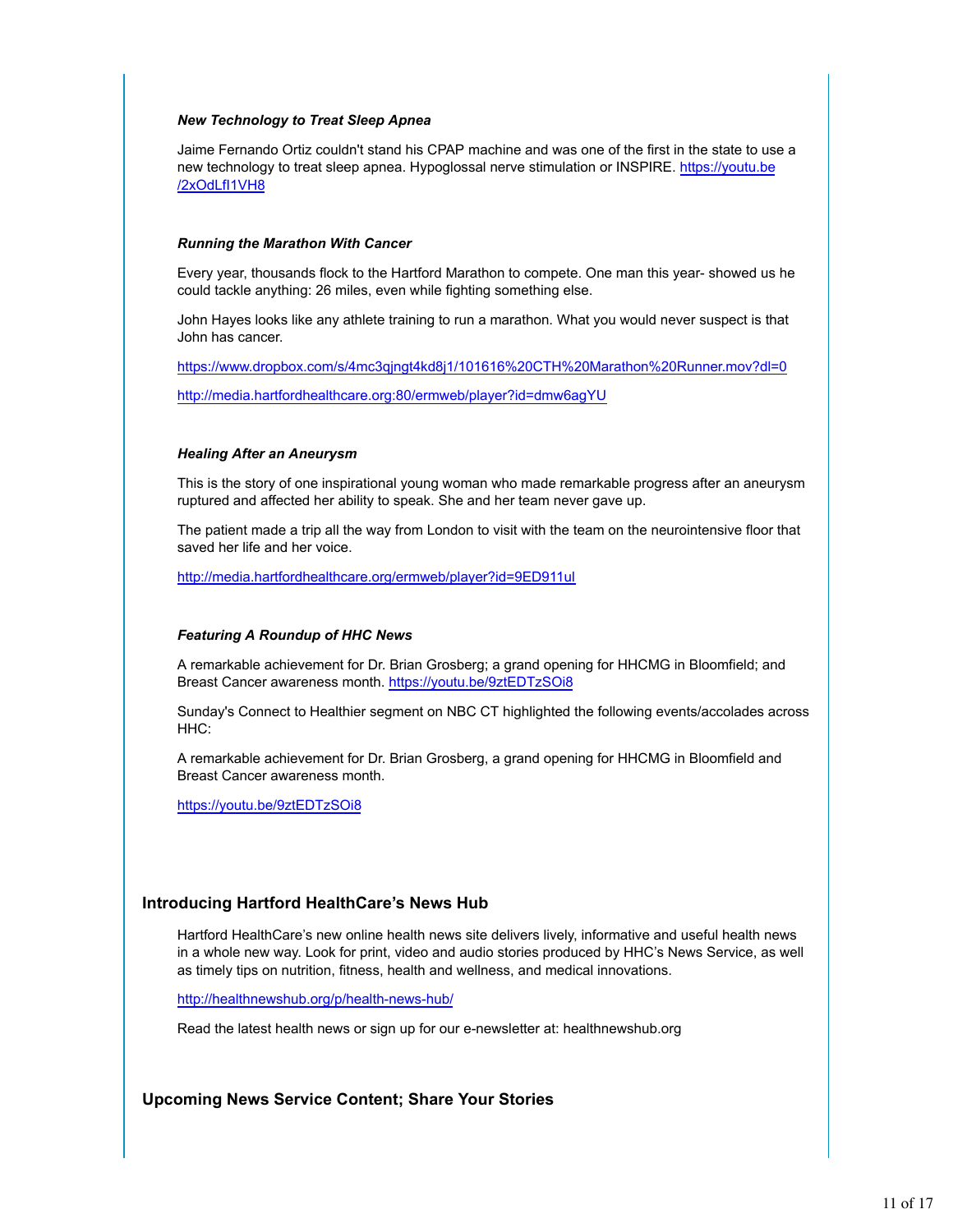The Hartford HealthCare News Service is actively creating content with media partners across the state. Please let us know if you have great patient stories to share. Share your stories with us so we can share them to a wider audience.

#### **Connect to Healthier**

Sundays in the 9 a.m. hour, we broadcast a two minute health segment on NBC CT.

#### **Medical Rounds**

Partnership with WFSB. Weekly live interview from the HHC studio at 5:45 p.m.

**HealthCare Matters radio program**

Every month, Elliot Joseph highlights an important health care related topic with nationally recognized experts on CBS affiliate WTIC-am, NewTalk 1080, Connecticut's largest and most popular talk radio station

#### **Healthier Connections**

Monthly partnership with FOX CT.

**CT STYLE**

Monthly partnership with WTNH.

**HHC YouTube page:** *https://www.youtube.com/user/HartfordHospitalCT*

*Link to contact information across the system: Hartford HealthCare Media Relations Team*

# *Voices of Our Patients*

### **Kudos to Dr. Odin Kuiper**

*Dr. Odin Kuiper was very good with me!*

*Definitely my favorite doctor!*

*-Anonymous*

# *CME Applications*

#### **Interested In Hosting a CME Event?**

In order to ensure that your educational event meets the standards established by the ACCME and the CSMS, the HHC CME department has established the following deadlines for submission of CME applications.

*To ensure a timely review of your application, we strongly recommend advance planning for all events.* 

Complete applications for a recurring series such as Grand Rounds must submitted **at least 4**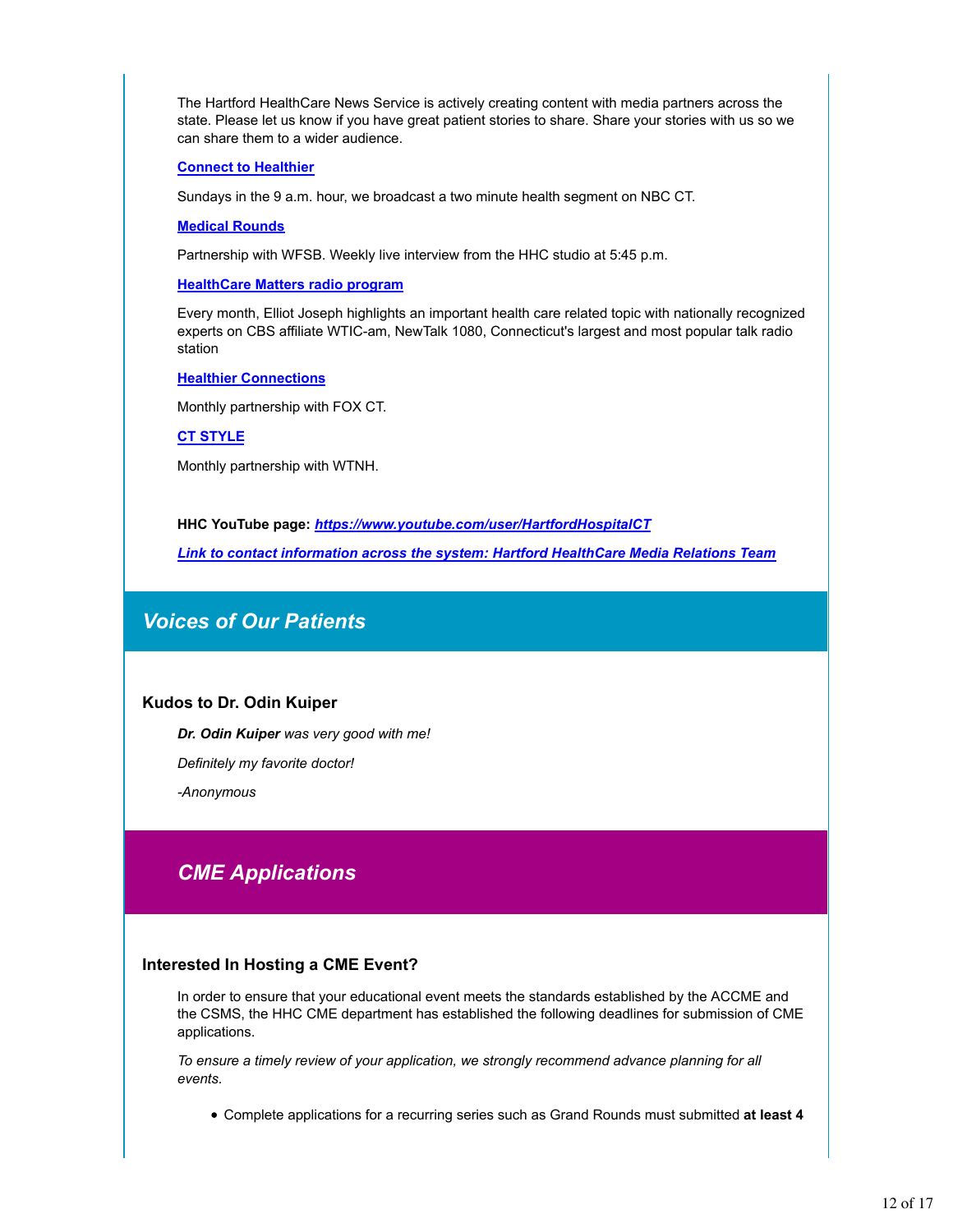**weeks prior** to the planned activity.

For a conference, course, or symposia, a complete application must be submitted **at least 12 weeks prior** to the event. We strongly encourage activity planners to contact the HH CME department at least 6 to 12 months prior to the date of the course in order to begin the planning process.

We have developed educational resources to assist planners with the application process. Please contact the HHC CME office at ContinuingEd@HHCHealth.org or (860) 972-5816 to schedule an appointment with our team to discuss your CME needs.

### **CME Offerings on HealthStream Temporarily Unavailable**

As we continue to enhance our eLearming through our new system-wide version of HealthStream, we will also be enhancing our online CME offerings.

As of December 1, the current CME programs are no longer be available via HealthStream. Once we have completed the upgrade, we will announce their availability and instructions on how you can access them.

We appreciate your patience during this transformation.

# *HH In the News*

#### **Hartford Hospital's Black & Red Gala Nets More Than \$1 Million**

**Hartford Courant**

Hartford Hospital held its annual Black & Red Gala at the Bushnell Center for the Performing Arts on Saturday, Jan. 28. The funds will benefit the Neuroscience Institute.

*http://www.courant.com/java/hc-hartford-hospital-black-red-gala-2017-20170130-story.html*

# *In the HHC System*

#### **Windham Hospital, union agree on new 3-year contract**

**Norwich Bulletin:**

A mediator has helped Windham Hospital and its largest union come to terms on a new three-year contract. The American Federation of Teachers Locals 5099 and 5041 reached an agreement with the hospital and has ratified a new three-year contract.

The agreement comes just weeks after the hospital revealed it suffered another year of financial losses. "Our No. 1 priority has been protecting community access to vital services," said Leigh Johnson, a registered nurse who has worked at the hospital for 29 years. "That meant defending contract provisions which allowed us to negotiate changes or cutbacks in services and jobs."

The contract approval comes after nine months of negotiations, according to union leaders and covers about 350 caregivers at the 130-bed facility owned by Hartford HealthCare.

"This contract approval is the result of good-faith negotiations on the part of hospital management and the two bargaining units," said Bimal Patel, Windham Hospital President, in a statement. "We are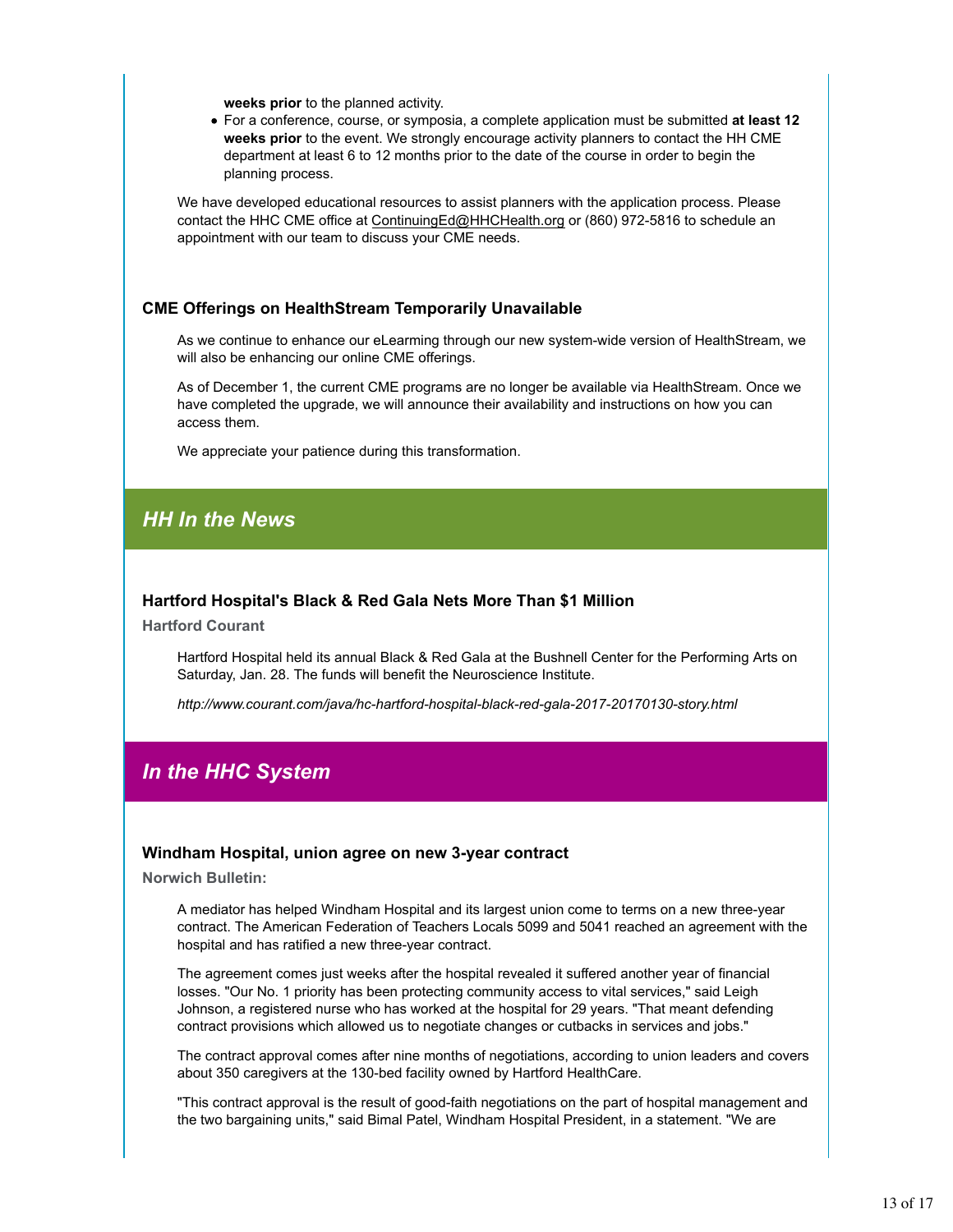pleased that union members accepted the agreement," Patel added. "As always, our goal is to work together so all of us at Windham Hospital can do our very best to provide high-quality, affordable healthcare - especially during these highly uncertain times for the healthcare industry."

For Windham Hospital the uncertainty has resulted in a \$13 million loss in the fiscal year that ended Sept. 30. It is the seventh straight year the hospital has been in the red and the biggest financial loss in those years.

Shawn Mawhiney, director of communications for Hartford HealthCare, said the new contract is an integral part of the organization's plan for Windham Hospital moving forward. "This contract, coupled with some of the recent investments at Windham Hospital - new robotic surgery technology, new physicians, access to new services - brings hope for the future," Mawhiney said.

According to union leaders, the contract indexes wages by linking them to the hospital's profitability summary during the term of the contracts. Annual and periodic pay increases would be frozen following any year in which the facility reported a loss to the state health department's Office of Health Care Access. When the facility posts a positive operating margin, members would receive increases of up to 3 percent for the following year.

"As caregivers, we understand the challenges facing our community hospital," said Heidi Kolle, president of Windham Memorial Community Hospital Employees United, AFT Local 5099 and a patient access services associate who has worked at Windham Hospital for 26 years. "We entered negotiations last spring knowing that years of staffing and service cuts had taken their toll. That's why our members approved an agreement with significant sacrifices and that links our success to the hospital's success."

Mawhiney said despite the hospital's financial losses there are no plans to cut staffing. Instead, Hartford HealthCare is looking to add services. Mawhiney said the hospital has added four new orthopedic surgeons, and will add three more cardiologists as well as improving on its hospitalist program. The hospital will also soon offer makoplasty robotic surgery for hip and knee procedures, he said. "There has been a lot of really good news at Windham Hospital recently," Mawhiney said. "We have been focusing on growth."

### **Hartford HealthCare says Queen Street office will supplement Bradley campus**

#### *Record Journal*

Hartford HealthCare officials plan to open a new Queen Street medical building in August, offering specialty and outpatient services. Construction of the \$6.5 million, 45,000-square-foot building at 462 Queen St. started in 2015 after the Knights Inn and two other buildings were demolished.

The building will offer primary care, neurosciences, physical therapy, behavioral health, endocrinology and an aging center.

"We are proud of our investment to meet demand for outpatient services, and offer convenient access to quality care," said Hartford HealthCare spokesman Shawn Mawhiney.

Hartford HealthCare originally planned to use the Queen Street location for a new emergency room, but changed plans after town officials and residents asked for the emergency room to remain at the Bradley campus, formerly Bradley Memorial Hospital. Hartford HealthCare officials said they're committed to keeping Bradley open and that they're proud of the state-of-the-art facility under construction on Queen Street that'll supplement hospital services.

Mawhiney said Tuesday that the new building will also house specialty services that haven't yet been determined.

# *Health Care News In the Region*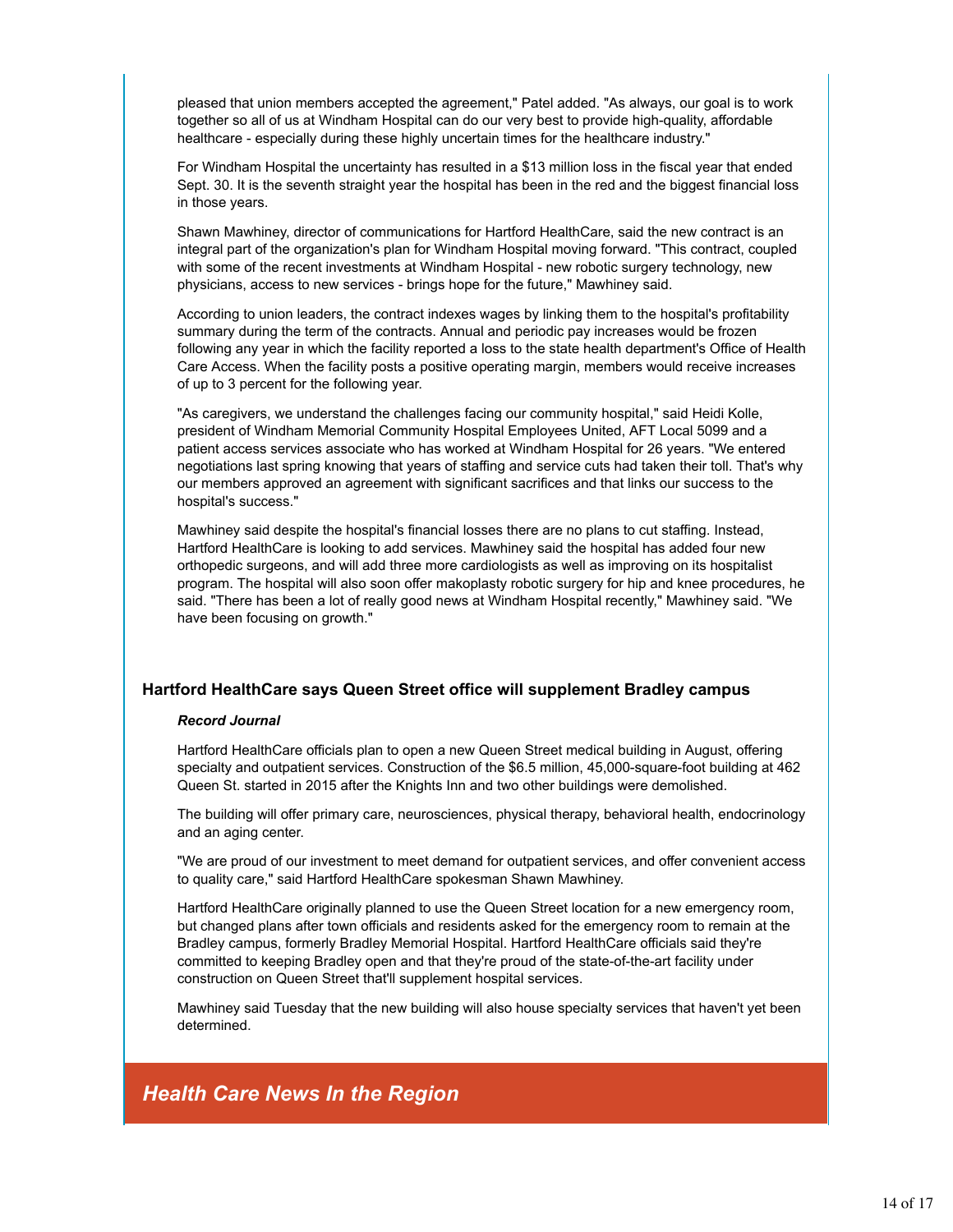# **Hospitals blast Malloy's proposal to subject them to property taxes**

#### *CT Mirror*

Gov. Dannel P. Malloy is proposing that cities and towns be allowed to levy a property tax on nonprofit hospitals, and would offset their liabilities with new state and federal funding. But hospitals blasted the concept, calling it a dangerous precedent.

The governor's plan also would cut an \$11.8 million fund that has provided money to small, independent hospitals. And it would restore the administration's ability to unilaterally cut more than \$120 million in funding to hospitals if the state faces a budget shortfall.

The Connecticut Hospital Association called it "a direct attack on the fabric of our communities." Hartford HealthCare, the parent company of five nonprofit hospitals, said the property-tax proposal could cost it \$52 million per year.

"In addition to being patently unfair, this will raise the cost of health care for all our state's residents and businesses," CEO Elliot Joseph said in a statement.

Malloy's budget plan aims to close a nearly \$1.7 billion deficit in the upcoming fiscal year while also providing assistance to struggling cities. His proposal would allow cities and towns to levy property taxes on real estate owned by nonprofit hospitals.

The change would apply to acute care hospitals, as well as psychiatric hospitals such as Natchaug Hospital in Mansfield and Silver Hill Hospital in New Canaan, and chronic disease hospitals such as the Hospital for Special Care in New Britain, Gaylord Hospital in Wallingford, and Connecticut Children's Medical Center in Hartford.

To offset the hospitals' new costs, the state would give hospitals \$250 million in the form of supplemental Medicaid payments, a method that allows the state to generate federal matching dollars. As a result, the state would effectively pay just under \$88 million toward the hospitals, while the other \$162 million would be covered by federal funding. The Malloy administration estimates that hospitals would pay approximately \$212.2 million if they were subject to local property taxes.

Connecticut Hospital Association CEO Jennifer Jackson said the organization would "vigorously fight" any new attempt to tax hospitals. "We've been down this road before, with a budget gimmick that already resulted in more than \$2 billion taxed and cut from hospitals, she said. "The hospital tax has increased costs for patients, caused the loss of thousands of health care jobs, extended wait times, and reduced access to care for those who need it most.

"Twice before, the state has promised us adequate funding for Medicaid services through the federal hospital tax program. Both times, that promise was broken," Joseph said.

### **Hartford Courant: Connecticut Children's Electronically Integrates Records With Prescription Monitoring Program**

Connecticut Children's Medical Center was the first health care organization in the state to connect electronically to the state's prescription monitoring program, a key tool in attempts to curb the opioid crisis, officials announced Friday.

"Too often, health care topics we discuss are more related to adults. We forget that children can be impacted," James Shmerling, president and CEO of Connecticut Children's, said during an announcement Friday. "The misuse, abuse and overprescription of opioids is a very real problem for children. At Connecticut Children's, we have a commitment to patient safety."

The prescription monitoring program is a centralized database updated by practitioners and pharmacies. Recent legislation requires medical practitioners who prescribe greater than a 72-hour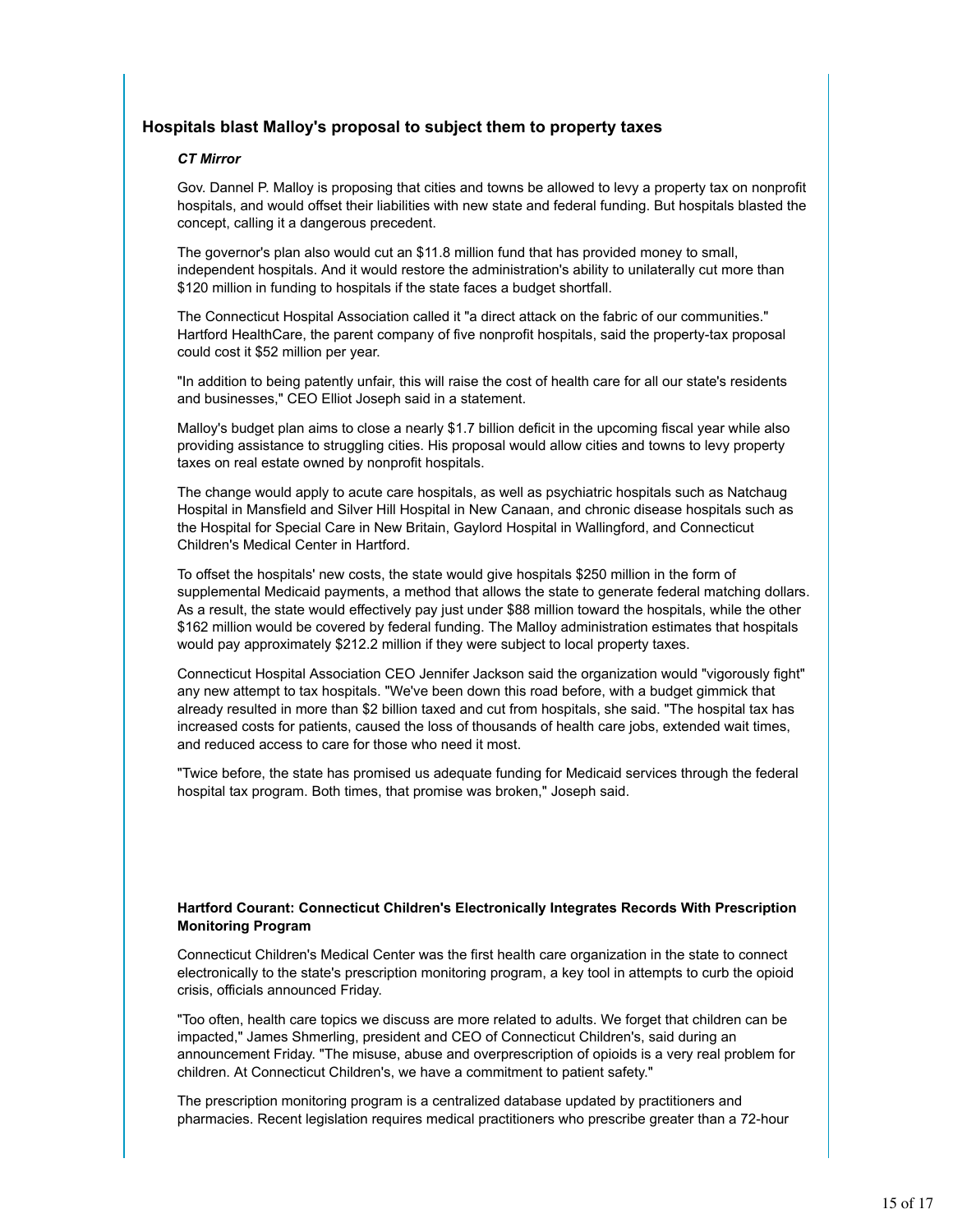supply of a medication to consult the database, according to the Department of Consumer Protection.

Integrating the hospital's electronic records with the monitoring system will allow doctors to have access to prescription histories in real-time, officials said. "This important integration makes it easier for our providers to do the right thing for our patients and prevent overprescribing," Shmerling said.

Legislation passed into law in recent years has expanded the scope and access of the prescription program as officials work to head off overprescribing of opioids, which is viewed as an increasingly common avenue to addiction.

But the prescription drug monitoring program also serves as a powerful tool to allow doctors to have the most accurate information, DCP Commissioner Jonathan A. Harris said.

"Our goal is to continue to grow the [monitoring program] so that it can be the best possible tool to give health care providers the most and best information possible to do what they do best," Harris said.

# *Hot Topics in Health Care*

# **Hospitals Worry Repeal Of Obamacare Would Jeopardize Innovations In Care NPR**

Much has been written about the 20 million people who gained health insurance under the Affordable Care Act, and what could happen to these patients if the ACA is repealed without a replacement. But some people don't realize that hospitals nationwide could take a big financial hit on several fronts, too.

*http://www.npr.org/sections/health-shots/2017/01/27/511753125/hospitals-worry-repeal-of-obamacarewould-jeopardize-innovations-in-care*

# *Coming Events*

# **28th annual Mary Mulready Sullivan Oncology Symposium**

**Wednesday, May 24**

*Non-small cell lung carcinoma: A personalized approach in the complex patient*

7:30 a.m.-1:30 p.m.

Heublein Hall

Audience: internal medicine practitioners, family practitioners, thoracic surgeons, pathologists, radiologists, oncologists, pulmonologists, APRNs, RNs.

Sponsored by the HHC Cancer Institute at Hartford Hospital

The Seymour Street Journal (SSJ) has been developed to communicate key messages pertinent to our hospital's physicians. It will keep you informed and up-to-date on hospital, network, and health care news in a concise, convenient format. The SSJ will be sent to your preferred e-mail address every other Sunday. If you would like to be added to the *Seymour Street Journal* email list, or to receive it at a different email address, please opt-in at harthosp.org/SSJ. This ensures that you will receive the newsletter at your preferred email address. For any questions or suggestions, please contact Dr. Stacy Nerenstone, Medical Staff president, at 860-545-3043, or editor Annie Emanuelli at 860-972-2199.